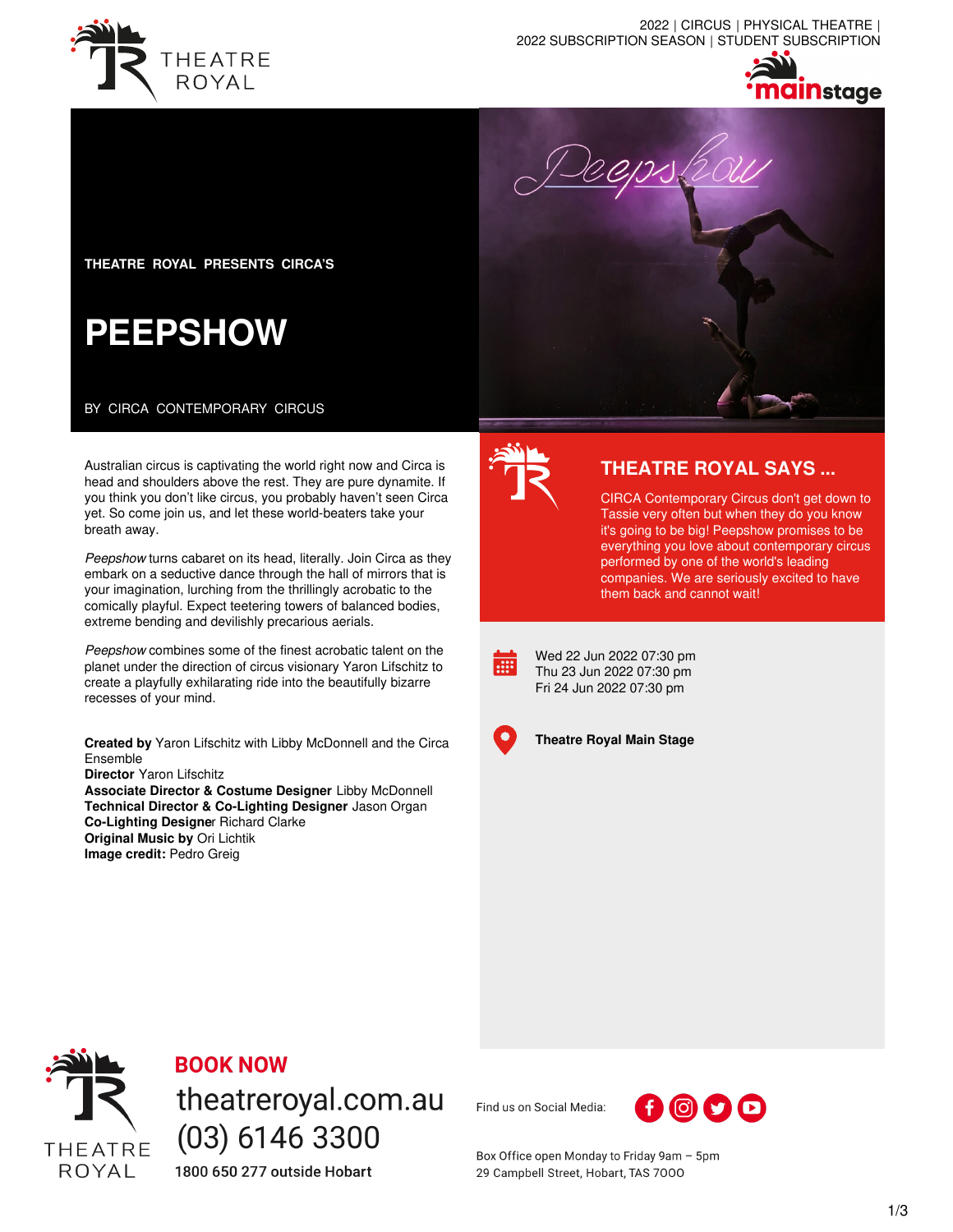*". . . packs a punch using the force, beauty and strength of the human body and it is laid bare in all its glory."* **POCKET SIZE THEATRE, UK**

*". . . one of the most entertaining, unbelievable things you will ever see."* **THE REVIEWS HUB, UK**

*This is a saucy circus that morphs into cabaret and performance art with a killer soundtrack."*

**COURIER MAIL**



Theatre Royal is proud to partner with Hit 100.9 in support of Circa's Peepshow.

Circa acknowledges the assistance of the Australian Government through the Australia Council, its arts funding and advisory body and the Queensland Government through Arts Queensland.

Circa respectfully acknowledges the Traditional Owners and Custodians of the lands on which we work and live paying respects to Elders past, present and future.



#### **Stalls & Dress Circle**

Premium \$90 | A Reserve \$75

B Reserve \$65 | C Reserve \$45

B Reserve Concession \$47

#### **Gallery**

Premium \$75 | A Reserve \$70

B Reserve \$50 | C Reserve \$35

A Reserve Concession \$50

B Reserve Concession \$40

*\*all bookings will incur a non-refundable \$5 Transaction Fee*



**BOOK NOW** theatreroyal.com.au  $(03)$  6146 3300 1800 650 277 outside Hobart

Find us on Social Media:



Box Office open Monday to Friday 9am - 5pm 29 Campbell Street, Hobart, TAS 7000